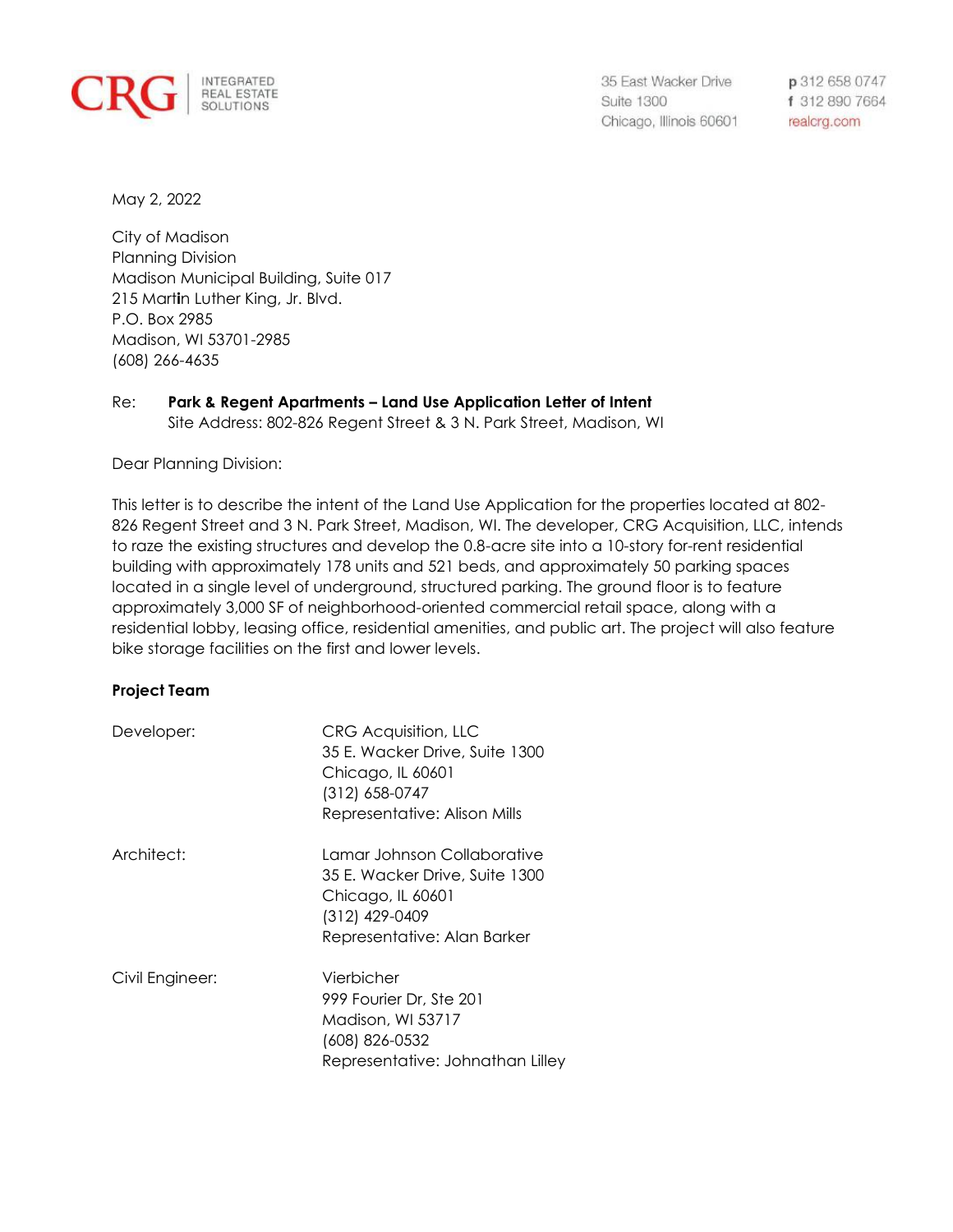## **Existing Conditions**

The existing properties include 1-2 story commercial and residential structures, paved parking areas, trees, shrubs, and other vegetation. The properties are zoned UMX (Urban Mixed Use). The integrity of the existing 802 Regent Street building has been compromised structurally and historically with major renovations and additions, and as such does not qualify for any Historic Tax Credits or inclusion on the National Register and is at the end of its useful life. As discussed in more detail below, the developer is working with stakeholders on plans to incorporate the history of the building and the broader history of the Greenbush neighborhood, as well as brick components from the 802 Regent building, into a new public art and mural component accessible from the East Campus Mall corner of the proposed project.

## **Project Schedule**

The development team has held several pre-application meetings with Planning and Zoning Staff to discuss the development proposal and review concept plans, and has also attended an Informational UDC Presentation on March 30. The developer plans to attend the UDC Meeting for Initial & Final Recommendation of Approval on June 15, 2022, the Plan Commission Meeting on June 27, 2022, and the Common Council Meeting on July 12, 2022. The developer anticipates starting construction on November 1, 2022 to deliver the project by Summer 2024.

## **Proposed Use**

The developer intends to build a 10-story for-rent residential building of approximately 242,386 GSF. The lower level will feature approximately 24,000 GSF of parking, bike storage, and utility rooms, while the first floor at grade will feature a residential lobby and leasing office, mail and package rooms, residential amenity rooms, bike storage, utility rooms, and approximately 3,000 SF of retail at the corner of Park Street and Regent Street. A tenant has not yet been identified for the commercial space, but provisions are provided for food and beverage. As the project intends to serve the needs of the neighborhood and community, the developer intends to market the retail space to local, small businesses. Vehicular access to the garage is accomplished through a new drive lane along the northern side of the property that serves oneway vehicular traffic from Park Street to East Campus Mall. Primary entrances to the residential lobby are accessed from this internal drive lane and a pedestrian entrance on Regent Street. A secondary vestibule provides pedestrian access to the leasing offices and lobby from a new pedestrian plaza that fronts East Campus Mall. The building will be secured 24/7, and all parking is maintained below grade and active uses front all streets in order to enhance the vibrancy of streetscape.

The developer further recognizes the importance of this block to the Regent Street Plan and South Campus neighborhood, and intends to incorporate elements of public art to acknowledge the history of the site. The developer has met with the Alder, neighborhood group, and interested stakeholders on numerous occasions to discuss plans to treat the first floor corridor that fronts Regent Street as a "history hallway" of the Greenbush neighborhood. Based on what the developer has heard from these meetings, the developer understands that the priority is to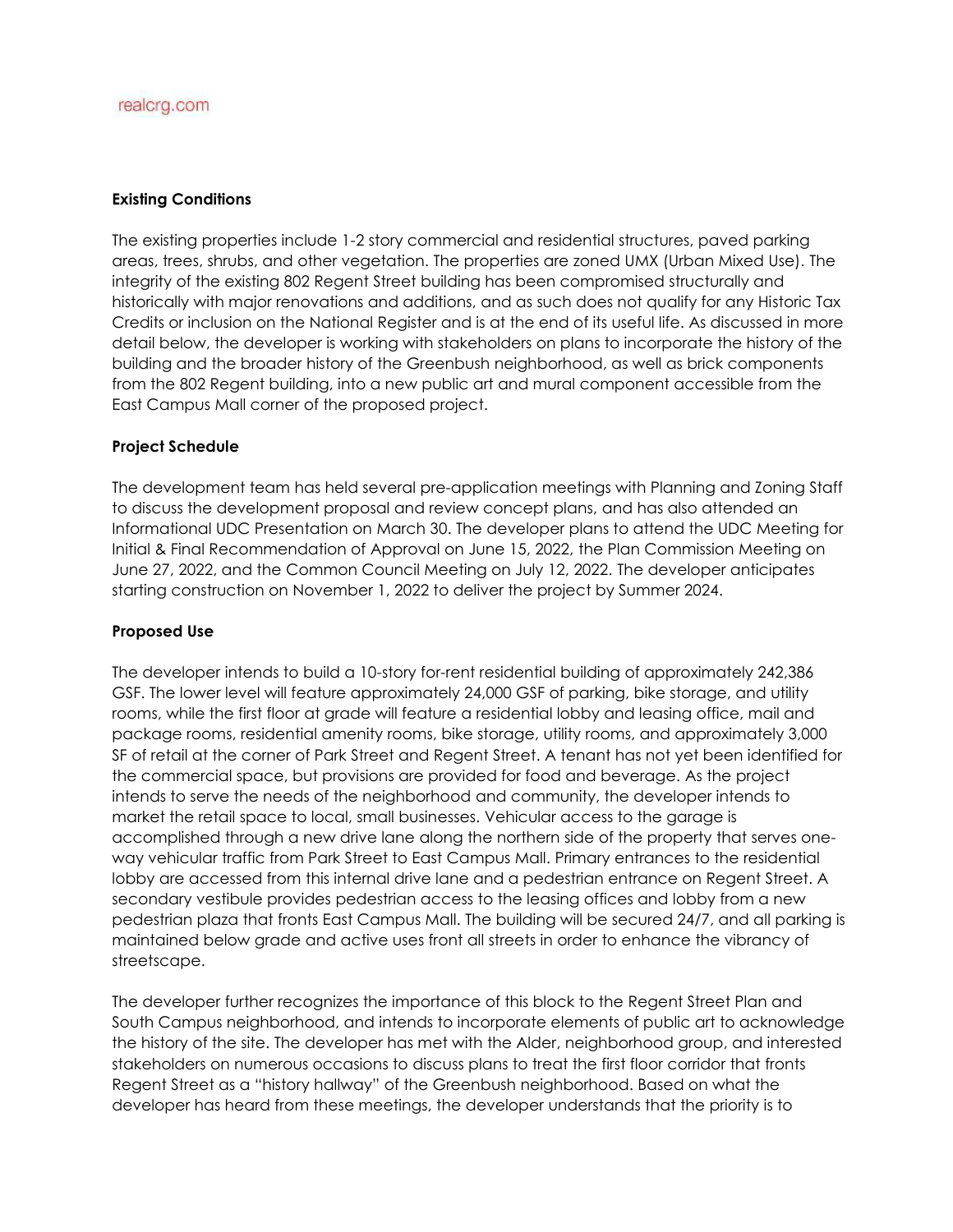develop a timeline and exhibition that is inclusive of the history of other buildings and key blocks in the neighborhood beyond the 802 Regent building alone. The developer plans to continue to work with the Alder, neighborhood, and key stakeholders to develop, design, and refine the public art and historical tribute elements in the project.

Floors 2-10 of the project feature for-rent residential units. Level 9 also features an additional residential amenity space and an approximately 1500 SF outdoor amenity deck.

The design of the project is consistent with the guidelines of the Regent Street – South Campus Neighborhood Plan, and furthermore recognizes the need to create a sense of enclosure and urban space in order to strengthen the business corridor along Regent and to act as an entrance to the campus from the south along Park Street. The site sits along both major vehicular and pedestrian paths and the proposed project speaks to the unified streetscape sought in the Regent Street – South Campus Plan with the use of the stepback and setbacks and by the critical introduction of vertical breaks and an undulating rhythm which enhance the neighborhood and human scale of the project. The approach to detailing is rooted in tradition, but expresses the pedestrian scale along Regent Street with texture and warmth. The architecture clearly expresses a base, middle, and top, but does so with a contemporary and forward-looking vocabulary, speaking to the new vernacular of Madison. The developer has responded to feedback from the UDC Informational meeting previously attended, and has approached the material palette with restraint in order to respect Madison's historically modest skyline.

As the population of Madison and the enrollment of the University continue to grow rapidly, the demolition of the existing structures and related components on the property is a critical step to the ultimate redevelopment of the property into necessary housing for the neighborhood. Further, the demolition of the properties enables the block to comply with the Regent Street Plan, by increasing the sidewalk condition along Regent Street from approximately 7' from curb to building, to 15' from curb to building.

Overall, the developer is excited to have worked collaboratively with the community and local stakeholders on the design and programming of the project and looks forward to a project that supports the needs of the neighborhood and Madison as a whole.

If you have any questions concerning the above information or attached plans, please contact Alison Mills with CRG Acquisition, LLC at millsa@realcrg.com or (312) 658-0747.

Sincerely,

alizen K Mill